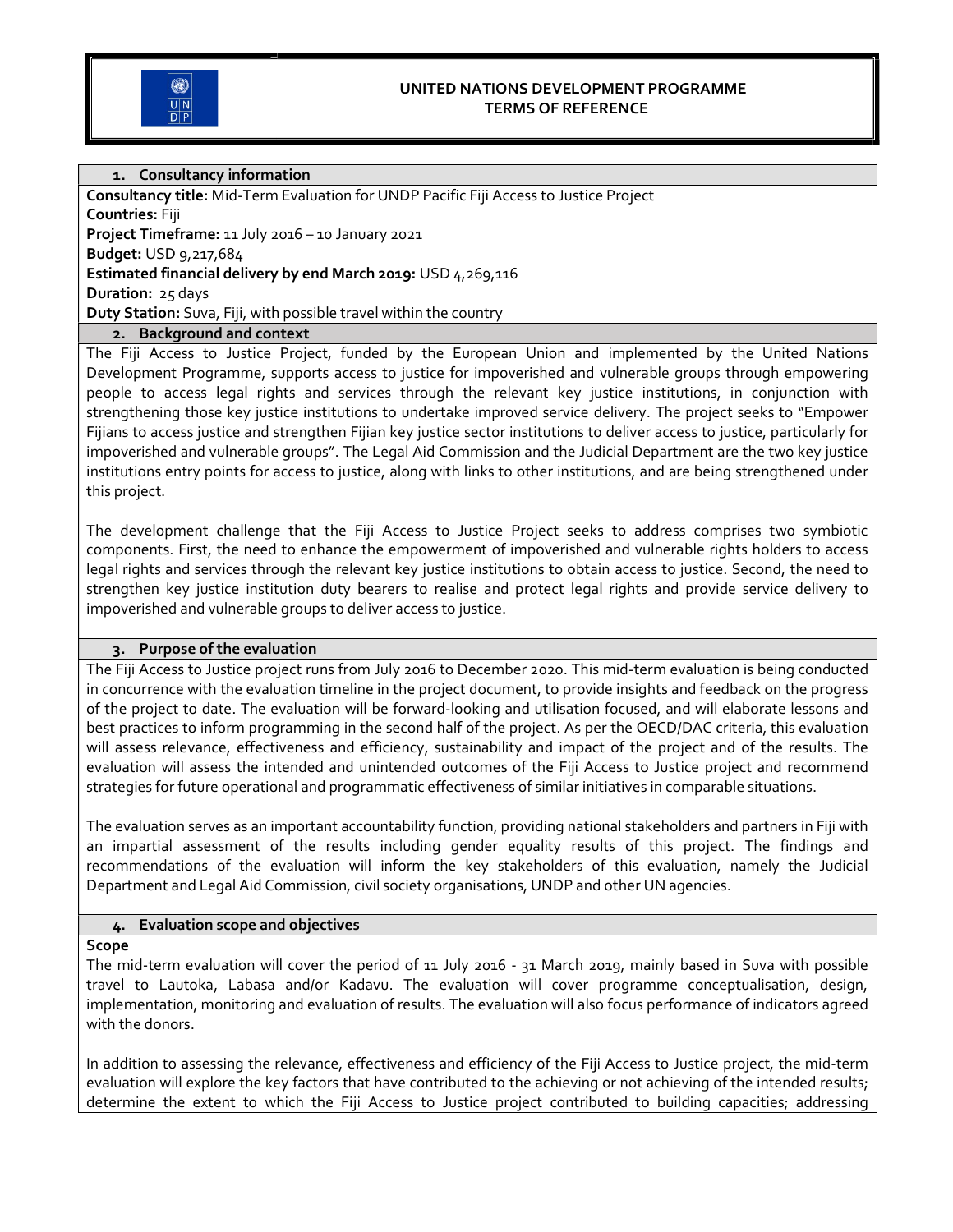crosscutting issues of gender and human rights; forging partnership at different levels, including with government, donors, UN agencies, and communities; sustainability of the Fiji Access to Justice project for continued realisation of results; and to draw lessons learned and best practices and make recommendations for future programming of projects of similar nature.

## Specific evaluation objectives are:

- 1. To determine the relevance and strategic positioning of UNDP support to Fiji Access to Justice and whether the initial assumptions remain relevant for the project;
- 2. The progress to date under each output and what can be derived in terms of lessons learned for future UNDP support towards capacity building and service delivery in Fiji Access to Justice;
- 3. How the interventions succeeded to strengthen application of a rights-based approach, gender mainstreaming and participation of other socially vulnerable groups such as children and the disabled;
- 4. Assess the overall contribution of the project to the state of good governance, rule of law and human rights observance in the country.

## Target Audience

UNDP, donor (EU), the project partners, beneficiaries, external human rights and justice stakeholders, external donors and other relevant users of the report.

## 5. Evaluation questions

The mid-term project evaluation seeks to answer the following questions, focused around the evaluation criteria of relevance, effectiveness, efficiency and sustainability:

## Relevance

How well designed is the project to meet its broader objective of access to justice?

- 1. To what extent is UNDP's engagement in Access to Justice a reflection of strategic considerations, including UNDP's role in the particular development context in Fiji and its comparative advantage vis-a-vis other partners?
- 2. Was the design of the project adequate to properly address the issues envisaged in the formulation of the programme?
- 3. Are the activities and outputs of the programme consistent with the intended outcomes and effects?
- 4. To what extent has UNDP capacity building support contributed to influencing national policies/strategies? focusing on human rights protection, gender equality and equitable sustainable development
- 5. To what extent was UNDP's selected method of delivery appropriate to the development context?

# **Effectiveness**

To what extent have project results/targets been achieved or has progress been made towards their achievement?

- 1. What has been the contribution of other UNDP projects, partners and other organizations to the project results, and how effective have project partnerships been in contributing to achieving the results?
- 2. What were the positive or negative, intended or unintended, changes brought about by the project's work?
- 3. To what extent did the project benefit women and men equally?
- 4. To what extent was the theory of change presented in the outcome model a relevant and appropriate vision on which to base the initiatives?

# **Efficiency**

How well has the project delivered the expected results?

- 1. Quality and efficiency of project management and monitoring:
- 2. How well are the project activities being managed and monitored by programme staff?
- 3. To what extent is the project demonstrating value for money with outputs being delivered on time and at expected cost?
- 4. Are there more efficient ways to deliver the same outputs and realise the same outcomes?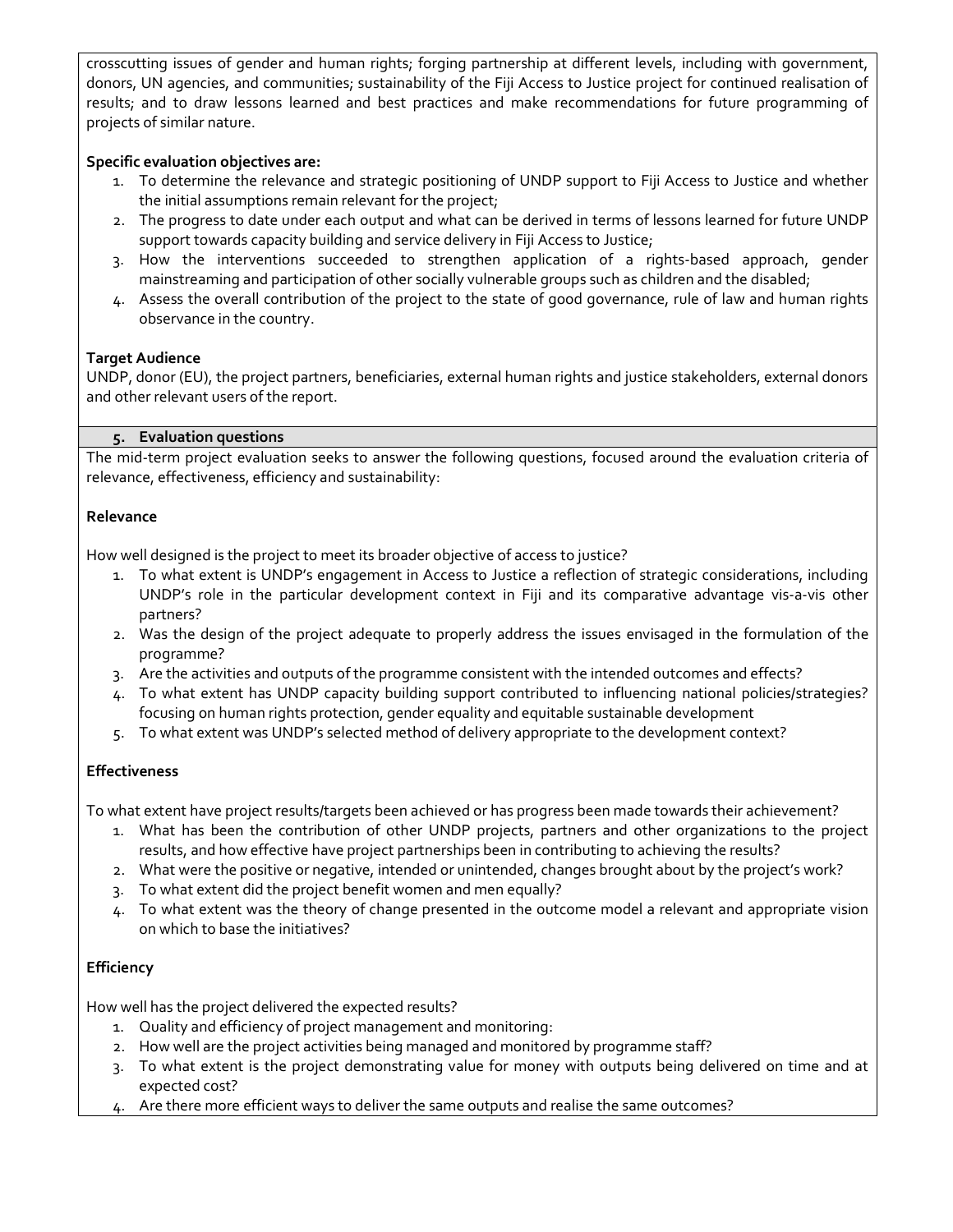5. To what extent is the M&E system fit for purpose to track and analyse meaningful data at all levels of the results chain from activities to outcome to impact?

# **Sustainability**

To what extent are project results likely to be sustainable?

- 1. What indications are there that the project results will be or have been sustained, e.g., through requisite capacities (systems, structures, staff, etc.)?
- 2. To what extent has a sustainability strategy, including capacity development of key national stakeholders, been developed or implemented?
- 3. To what extent are policy and regulatory frameworks in place that will support the continuation of benefits?
- 4. How will concerns for gender equality, human rights and human development be taken forward by primary stakeholders?

## Partnership strategy

To what extent were partnership modalities conducive to the delivery of outputs?

- 1. Are there current or potential complementarities or overlaps with existing partners' programmes?
- 2. How have partnerships affected the progress towards achieving the outputs?
- 3. Has UNDP worked effectively with partners to deliver on this current initiative?
- 4. How effective has UNDP been in partnering with civil society (where applicable) and the private sector to promote Access to Justice in the country?

#### Impact

- 1. On the basis of project design and performance to date, assess the likelihood of the project contributing directly, either positive or negatively, to the projects expected final outcome set in Sub Regional Programme Document (SRPD).
- 2. On the basis of project design and performance to date, what is likelihood that project will have any unintended impacts?

The evaluation should also include an assessment of the extent to which programme design, implementation and monitoring have taken the following cross cutting issues into consideration:

## Gender

- 1. To what extent has gender been addressed in the design, implementation and monitoring of Access to Justice interventions? Is gender marker data assigned this project representative of reality?
- 2. How were gender issues implemented as a cross-cutting theme. Did the project give sufficient attention to promote gender equality and gender-sensitivity?
- 3. To what extend did the project pay attention to effects on marginalized, vulnerable and hard-to-reach groups?
- 4. To what extent was the project informed by human rights treaties and instruments?
- 5. To what extent did the project identify the relevant human rights claims and obligations?
- 6. How were gaps identified in the capacity of rights-holders to claim their rights, and of duty-bearers to fulfil their obligations, including an analysis of gender and marginalized and vulnerable groups, and how the design and implementation of the project addressed these gaps?

## Social inclusion

1. How did the project consider the plight and needs of the vulnerable and disadvantaged to promote social equity, for example, women, youth, disabled persons?

Based on the above analysis, the evaluator is expected to provide overarching conclusions on the project results in this area of support, as well as recommendations on how the UNDP Pacific Office in Fiji could adjust its programming, partnership arrangements, resource mobilization strategies, and capacities for similar future initiatives.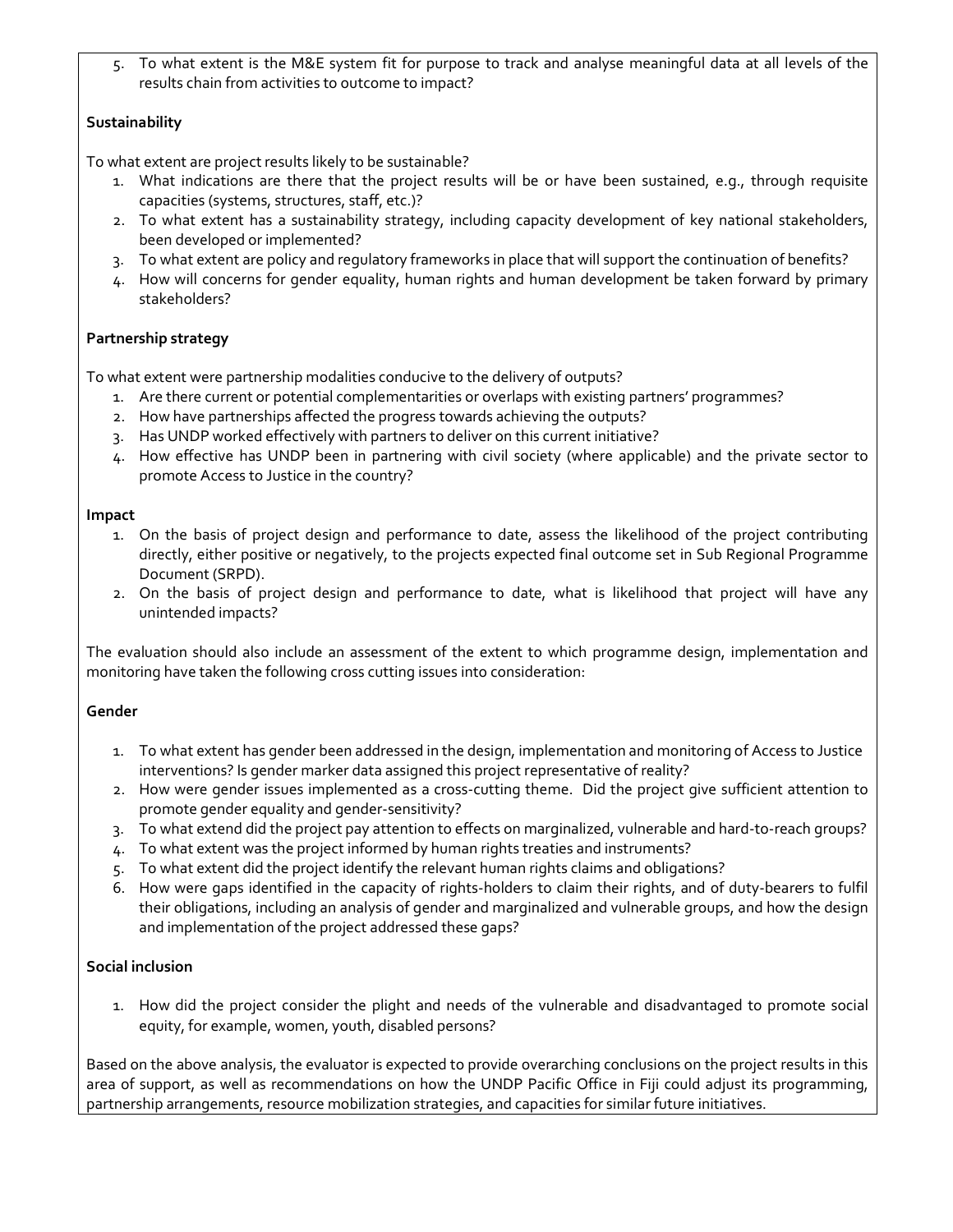### 6. Methodology for the evaluation

### Evaluation Methodology:

The mid-term evaluation should be transparent, inclusive, participatory and utilization-focused. It should integrate gender and human rights principles following the United Nations Evaluation Group (UNEG), Handbook to Integrate Human Rights, and Gender Equality in Evaluation, and adhere to the UNEG norms and standards for evaluation in the UN System and UNEG's Ethical Guidelines and Code of Conduct. To extent possible the data should be disaggregated by age, gender and economic status.

This mid-term evaluation involves qualitative and quantitative methods to evaluate programme implementation and performance, and make recommendations for the remainder of the programme next programme cycle. It should follow a theory-of-change approach to comparing results achieved to date against what was intended taking into account the influence of external factors on project results in the various countries in which it has intervened. The evaluation should use a mixed methods approach, drawing on both primary and secondary, quantitative and qualitative data to come up with an overall assessment backed by clear evidence.

The evaluation will be carried out by an independent evaluator, and will engage a broad range of key stakeholders and beneficiaries, including government officials, donors, civil society organizations, etc. This evaluation is expected to take a "theory of change'' (TOC) approach to determining causal links between the interventions that UNDP Fiji has supported, and observed progress in access to justice at the country level. Evidence obtained and used to assess the results of UNDP support should be triangulated from a variety of sources, including verifiable data on indicator achievement, existing reports, and technical papers, stakeholder interviews, focus groups, surveys and site visits as applicable

## Data Collection

The mid-term evaluation will be carried out through a wide participation of all relevant stakeholders including the UN, the Government of Fiji institutions (Judicial Department, Legal Aid Commission, Police, Fiji Human Rights and Anti-Discrimination Commission), CSOs, development partners and rights holders. Field visits to selected project sites; and briefing and debriefing sessions with UNDP and the government officials, are envisaged. Data collected should be disaggregated by sex, age and location where possible.

In order to use existing sources/information and avoid duplication, data will be mainly collected from various information sources through a comprehensive desk review that will include the analysis of relevant documents, information, data/statistics, triangulation of different studies etc. Data will also be collected from stakeholder key informants through interviews, discussions, consultative processes, and observations in field missions. This phase will comprise:

- i. Review and analysis of relevant documents, including GRSS programmatic documents & reports, UN(DP) strategic documents, project documents & reports, recent studies and research reports, developmental and social reports, (see list attached and relevant links);
- ii. Critical analysis of available data with regards to the national guiding documents as well as the intended project inputs to the GRSS.

The mid-term evaluation will benefit from and optimally use the data collected through other evaluation exercises, such as the project mid-term evaluation, programmatic surveys/evaluations, donor reports, outcome evaluations to determine the effectiveness of the project in supporting the achievement of national priorities. Other documents to be reviewed are in Annex 1.

#### 7. Evaluation timeline

| <b>Activity</b>                                       | Deliverable                | Time allocated |
|-------------------------------------------------------|----------------------------|----------------|
| Evaluation design, methodology and detailed work plan |                            |                |
| Inception meeting initial briefing                    | Inception report<br>5 days |                |
| Documents review and stakeholder consultations        | Draft report               | 12 days        |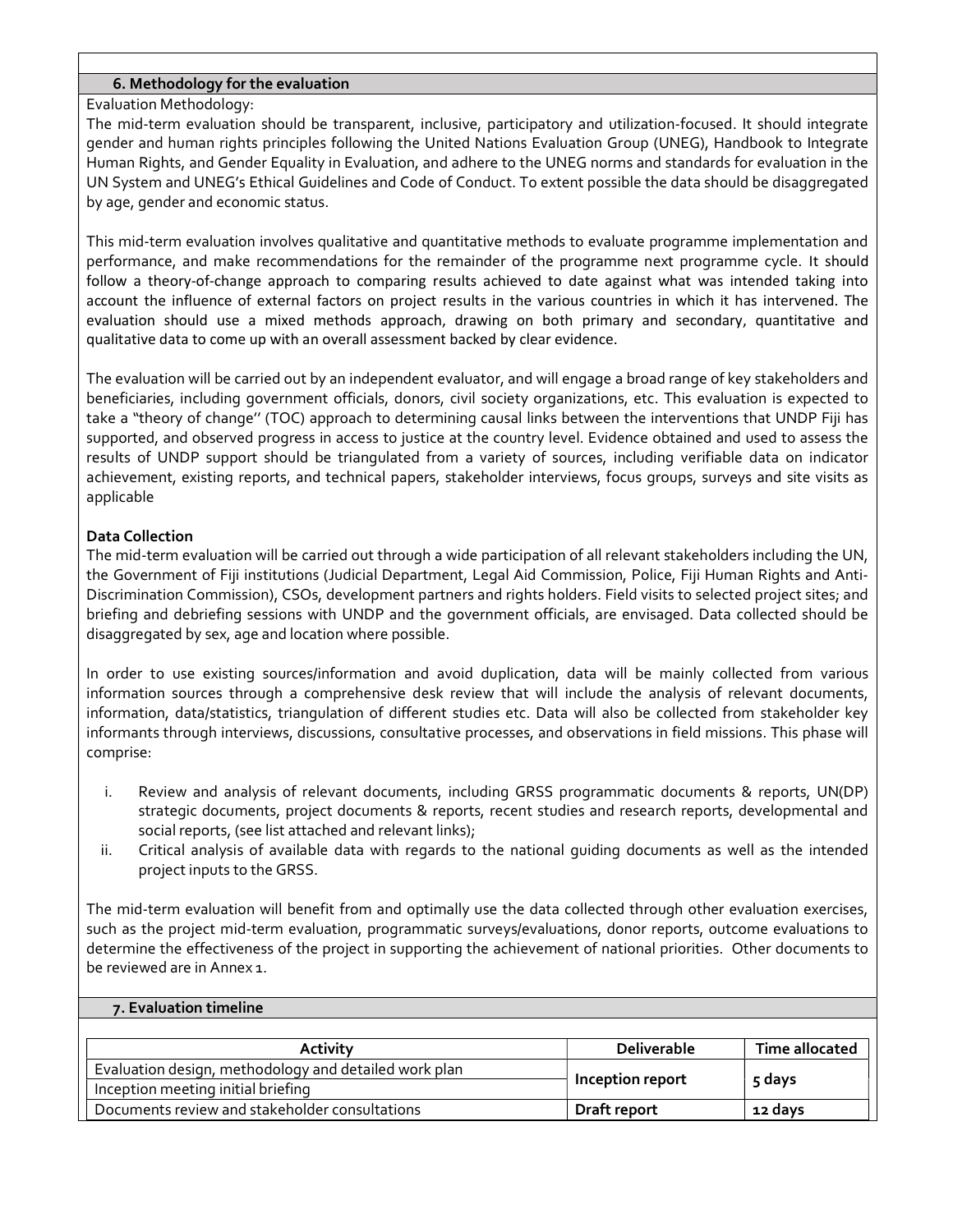| <b>Field Visits</b>                                                   |                                      |           |
|-----------------------------------------------------------------------|--------------------------------------|-----------|
| Data analysis, debriefing and presentation of draft evaluation report |                                      |           |
| Validation workshop                                                   |                                      |           |
| Finalization of evaluation report incorporating additions and         | Final evaluation report <sup>1</sup> | $ 8$ davs |
| comments provided by all stakeholders and submission to UNDP Fiji.    |                                      |           |
| Total number of working days                                          |                                      | 25 days   |

## 7. Evaluation products (Deliverables)

Under the guidance and supervision of the Access to Justice Programme Manager, in consultation with the Integrated Results Management Unit, and the mid-term evaluation reference group, the consultant shall provide the following deliverables:

- i. Inception report: The evaluator will prepare an inception report that details the evaluator's understanding of the evaluation and how the evaluation questions will be addressed. This is to ensure that the evaluator and the stakeholders have a shared understanding of the evaluation. The inception report will include the evaluation matrix summarizing the evaluation design, methodology, evaluation questions, data sources and collection analysis tool for each data source and the measure by which each question will be evaluated. The evaluator will also propose a rating scale in order that a performance rating will be carried out for the four evaluation criteria: relevance, effectiveness, efficiency and sustainability. The inception report will be discussed and agreed with UNDP before the evaluator can proceed with site visits. (Structure in Annex 2)
- ii. Draft mid-term evaluation report The consultant will prepare the draft evaluation report cognisant of the proposed format of the report and checklist used for the assessment of evaluation reports (see annexes). The report will be submitted to the mid-term evaluation reference group through the UNDP Country Director for validation. Comments from the mid-term evaluation reference group, and stakeholders will be provided within 10 days after receiving the draft report. The report will be reviewed to ensure that the evaluation meets the required quality criteria. The evaluator will produce an 'audit trail' indicating whether and how each comment received was addressed in revisions to the final report. The report will be produced in English.
- iii. Final evaluation report. The final report (30-50 pages) will include comments from the mid-term evaluation reference group will be submitted 10 days after receiving all comments. This will be submitted to the mid-term evaluation reference group through the UNDP Country Director for validation. It will include recommendations, policy options and conclusions. (Structure in Annex 3)

## 8. Evaluation team composition and required competencies

## Functional competencies

- Minimum Master's degree in in the fields of Law, Human Rights, Conflict Prevention, Development Studies, International Development, Political Science, or any other relevant university degree;
- Minimum 10-15 years of professional experience in areas of democratic governance, rule of law, access to justice international human rights law or international relations, regional development, gender equality and social services;
- At least 10 years experience in conducting evaluations of government and international development organisations;
- Direct experience with civil service capacity building is an added advantage;
- Excellent writing skills with a strong background in report drafting;
- Demonstrated ability and willingness to work with people of different cultural, ethnic and religious background, different gender, and diverse political views;
- Ability to think critically, conceptualize ideas, and articulate relevant subject matter in a clear and concise way;
- Fluency in English is required.

## Corporate competencies

- Demonstrated integrity by upholding the United Nations' values and ethical standards;
- Appreciate differences in values and learning from cultural diversities;
- Promotes UNDP vision, mission and strategic goals;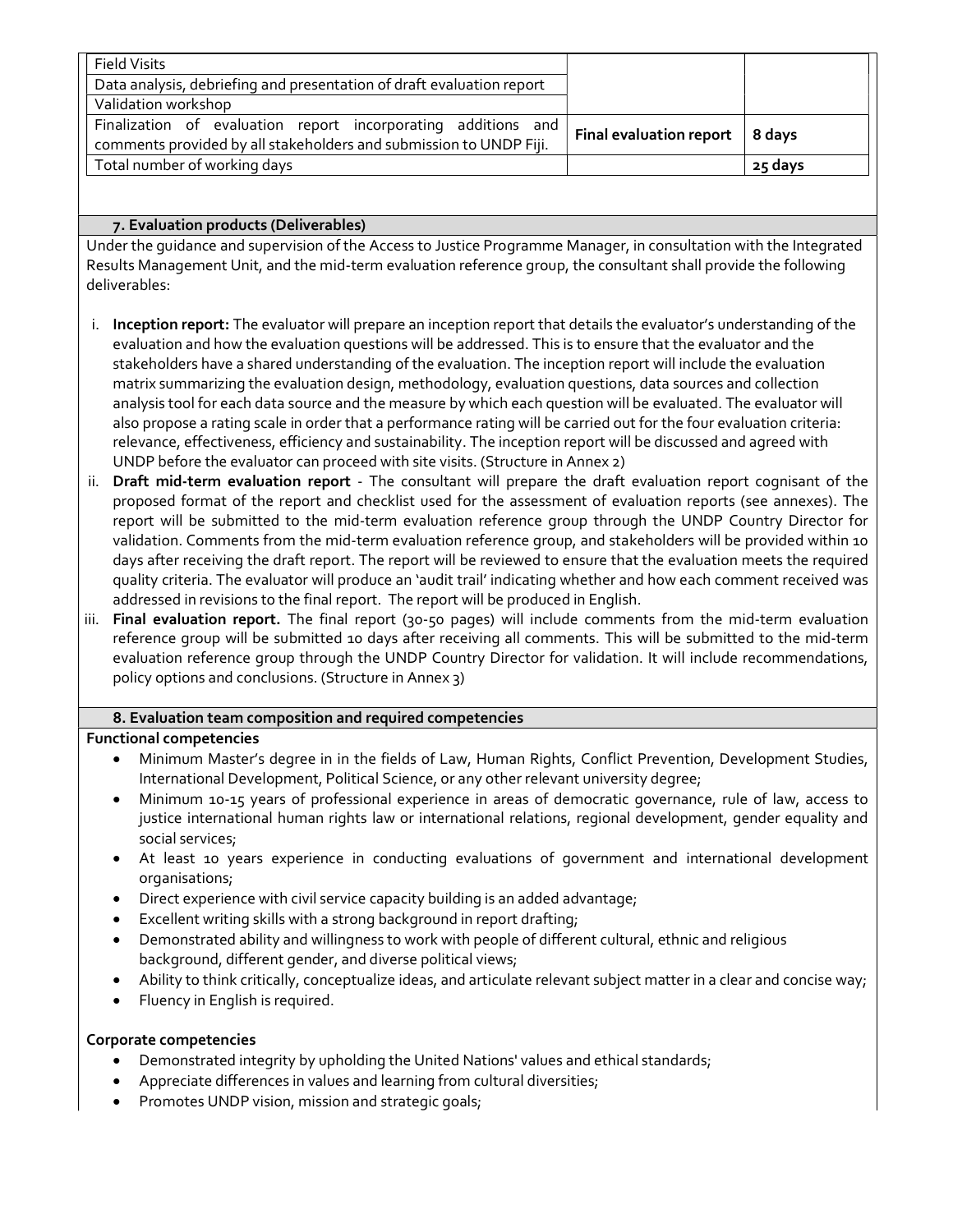- Displays cultural, gender, religion, race, nationality and age-based sensitivity and adaptability;
- Demonstrates diplomacy and tact in dealing with sensitive and complex situations.

# Professionalism

- Demonstrates professional competence and mastery of subject matter;
- Demonstrated ability to negotiate and apply good judgment;
- Is conscientious and efficient in meeting commitments, observing deadlines and achieving results.

## Planning & Organizing

 Establishes, builds and maintains effective working relationships with colleagues to achieve the planned results.

## 6. Evaluation ethics

This evaluation will be conducted in accordance with the principles outlined in the UNEG 'Ethical Guidelines for Evaluation. The consultant must safeguard the rights and confidentiality of information providers, interviewees and stakeholders through measures to ensure compliance with legal and other relevant codes governing collection of data and reporting on it data. The consultant must also ensure security of collected information before and after the evaluation and protocols to ensure anonymity and confidentiality of sources of information where that is expected. The information knowledge and data gathered in the evaluation process must also be solely used for the evaluation and not for other uses unless with the express authorisation of UNDP and partners.

## 7. Implementation arrangements

UNDP will be responsible for the management of the consultant and will in this regard designate focal persons for the evaluation and any additional staff to assist in facilitating the process (e.g., providing relevant documentation, arranging visits/interviews with key informants, etc.) The UNDP will take responsibility for the approval of the final evaluation report in liaison with the partners.

The designated focal point will assist the consultant in arranging introductory meetings with the relevant parties in UNDP, partners and government and civil society.

- The consultant will work full time, based in UNDP Pacific Office in Fiji. Office space and limited administrative and logistical support will be provided. The consultant will use her/his own laptop and cell phone.
- The consultant will report to the Access to Justice Programme Manager and the evaluation reference group that will review progress and will certify delivery of outputs.

## 8. Financial Proposal

The financial proposal must be expressed as an all-inclusive lump sum amount in USD, presented in the following template:

|                            | Unit cost (USD) | No. | Total |
|----------------------------|-----------------|-----|-------|
| a) Professional fee:       |                 |     |       |
| b) Daily Subsistence Rate: |                 |     |       |
| c) Other costs (specify):  |                 |     |       |
| Total (lump sum):          |                 |     |       |

Notes:

- 1. The information in the breakdown of the offered lump sum amount provided by the Offeror will be used as the basis for determining best value for money, and as reference for any amendments of the contract;
- 2. The agreed contract amount will remain fixed regardless of any factors causing an increase in the cost of any of the components in the breakdown that are not directly attributable to UNDP;
- 3. Approved local travel related to this assignment will be arranged and paid by UNDP Fiji;
- 4. The contractor is responsible for arranging and meeting the cost of their vaccinations and medical/life insurance.

## 9. Selection criteria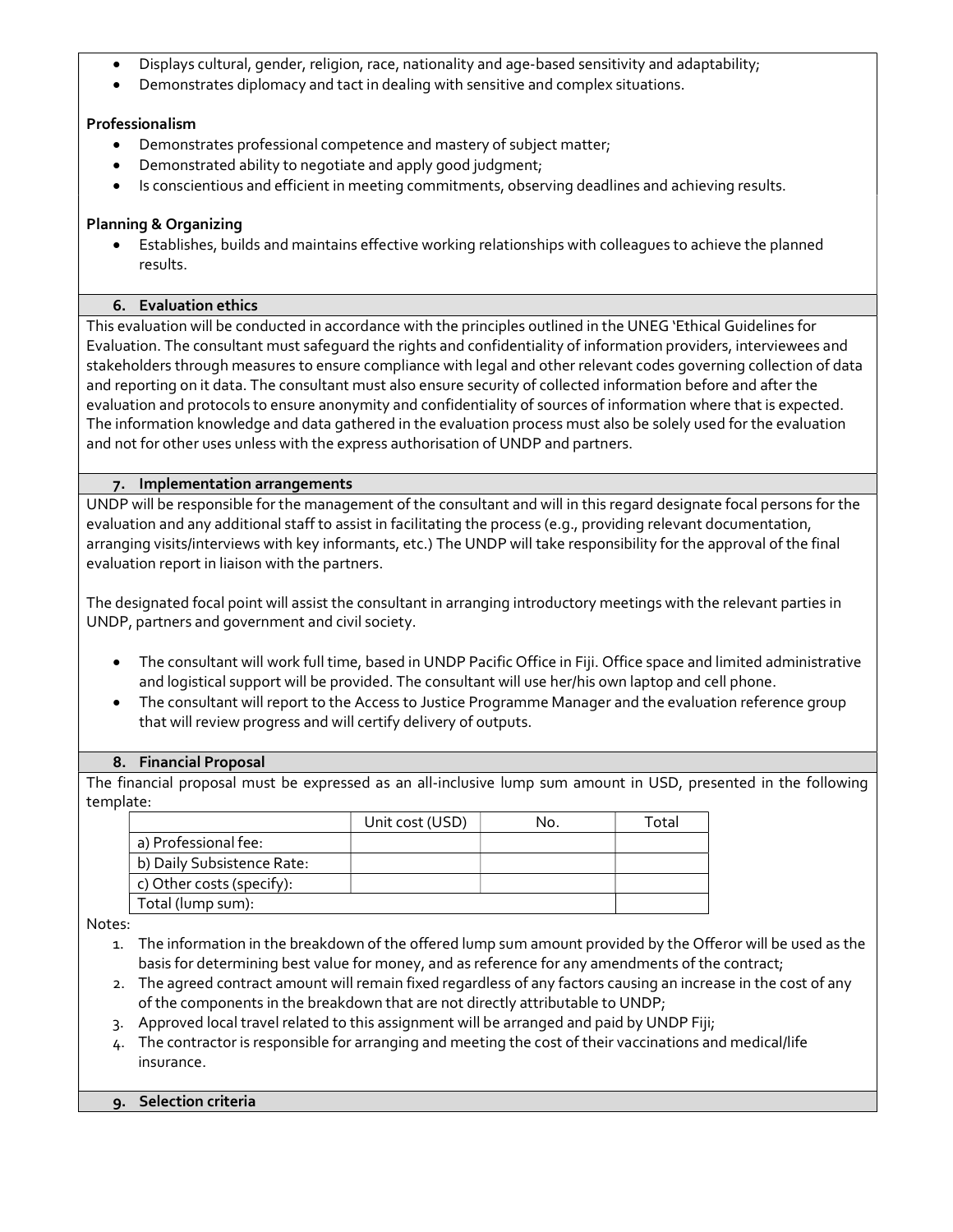Offers received will be evaluated using a combined scoring method, where the qualifications and experience will be weighted 70%, and combined with the price offer, which will be weighted 30%.

| Criteria                                                                                                  | <b>Points</b> |  |  |
|-----------------------------------------------------------------------------------------------------------|---------------|--|--|
| At least master's degree in Law, Human Rights, Conflict Prevention, Development Studies, International    |               |  |  |
| Development, Political Science, or any other relevant university degree.                                  |               |  |  |
| Minimum 10-15 years of professional experience in areas of democratic governance, rule of law, access to  | 20            |  |  |
| justice, international human rights law or international relations, regional development, gender equality |               |  |  |
| and social services;                                                                                      |               |  |  |
| At least 10 years of experience conducting evaluations of government and international development        | 35            |  |  |
| organisations;                                                                                            |               |  |  |
| Fluency in English is required.                                                                           |               |  |  |
| <b>TOTAL</b>                                                                                              | 70            |  |  |

Only candidates obtaining a minimum of 49 points in the Technical Evaluation will be considered for the Financial Evaluation.

Financial evaluation (total 30 points):

All technically qualified proposals will be scored out of 30 based on the formula provided below. The maximum points (30) will be assigned to the lowest financial proposal. All other proposals receive points according to the following formula:

 $p = y (\mu/z)$ where:

- p = points for the financial proposal being evaluated
- $\bullet$   $y =$  maximum number of points for the financial proposal
- $\mu$  = price of the lowest priced proposal
- $\bullet$   $z = price$  of the proposal being evaluated.

## 10. Schedule of payments

Fee payments will be made upon acceptance and approval by UNDP of planned deliverables, based on the following payment schedule:

| Inception report                                         | 35% |
|----------------------------------------------------------|-----|
| Draft evaluation and lessons learned report              | 90% |
| Final evaluation and lesson learned report upon approval | २५% |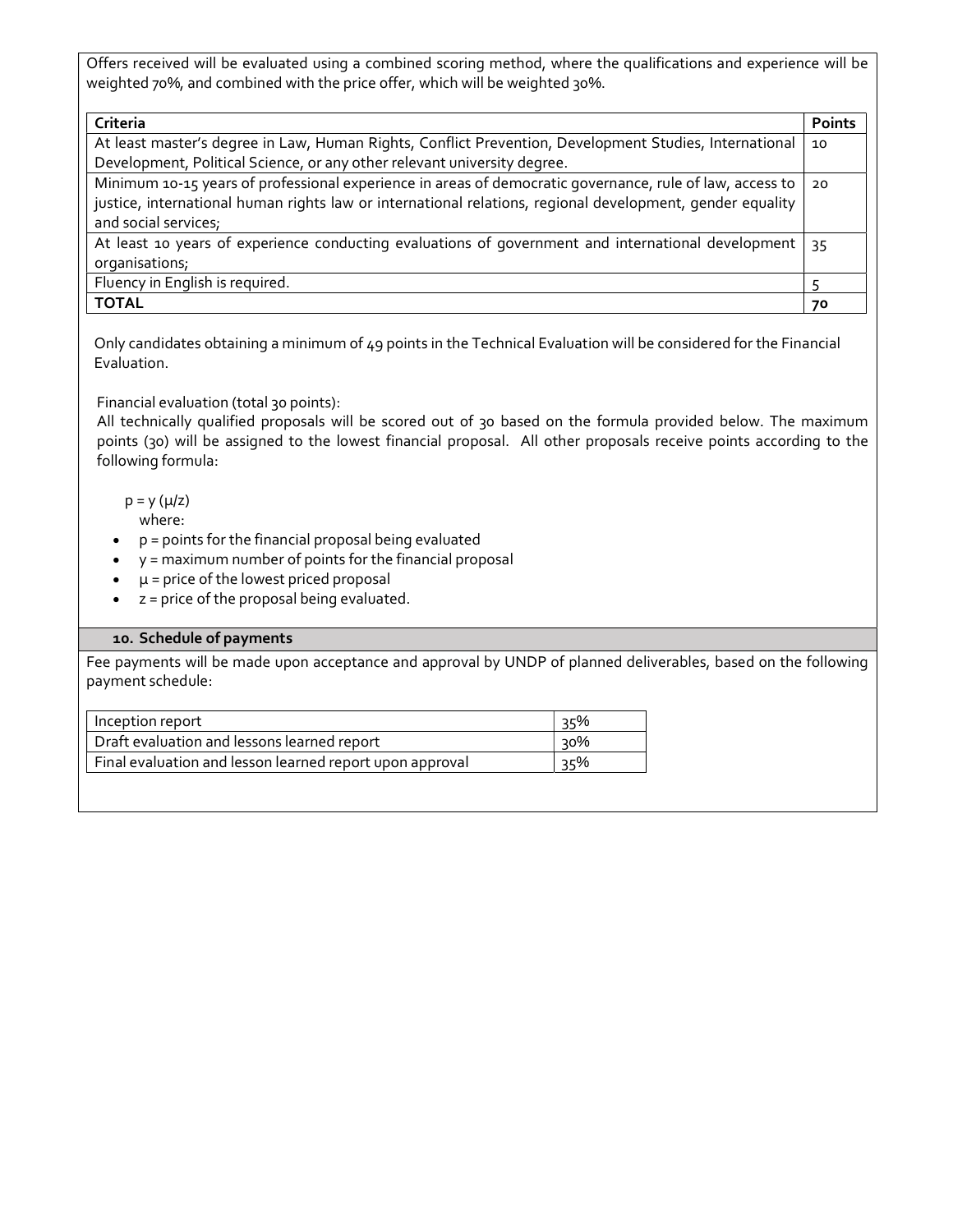### Annex 1: Recommended list of documents

- 1. UNEG standard for evaluation in the UN system, UNDP evaluation policy
- 2. UNDP handbook on planning, monitoring and evaluation of development results
- 3. United Nations Pacific Strategy
- 4. Project annual work plans
- 5. Project annual reports Years 1 and 2
- 6. Project board minutes
- 7. Sub Regional Programme Document 2018-2020
- 8. Results-Oriented Annual Report (ROAR) 2018

### Annex 2: Structure of inception report

| Introduction | 1.1. Objective of the evaluation                        |  |  |  |  |  |
|--------------|---------------------------------------------------------|--|--|--|--|--|
|              | 1.2. Background and context                             |  |  |  |  |  |
|              | 1.3. Scope of the evaluation                            |  |  |  |  |  |
| Methodology  | 2.1. Evaluation criteria and questions                  |  |  |  |  |  |
|              | 2.2. Conceptual framework                               |  |  |  |  |  |
|              | 2.3. Evaluability                                       |  |  |  |  |  |
|              | 2.4. Data collection methods                            |  |  |  |  |  |
|              | 2.5. Analytical approaches                              |  |  |  |  |  |
|              | 2.6. Risks and potential shortcomings                   |  |  |  |  |  |
| Programme    | 3.1. Phases of work                                     |  |  |  |  |  |
| of work      | 3.2. Team composition and responsibilities              |  |  |  |  |  |
|              | 3.3. Management and logistic support                    |  |  |  |  |  |
|              | 3.4. Calendar of work                                   |  |  |  |  |  |
| Annexes      | 1. Terms of reference of the evaluation                 |  |  |  |  |  |
|              | 2. Evaluation matrix                                    |  |  |  |  |  |
|              | 3. Stakeholder map                                      |  |  |  |  |  |
|              | 4. Tentative outline of the main report                 |  |  |  |  |  |
|              | 5. Interview checklists/protocols                       |  |  |  |  |  |
|              | 6. Outcome model                                        |  |  |  |  |  |
|              | 7. Detailed responsibilities of evaluation team members |  |  |  |  |  |
|              | 8. Reference documents                                  |  |  |  |  |  |
|              | 9. Document map                                         |  |  |  |  |  |
|              | 10. Project list                                        |  |  |  |  |  |
|              | 11. Project mapping                                     |  |  |  |  |  |
|              | 12. Detailed work plan                                  |  |  |  |  |  |

### Annex 3: Structure for final evaluation report

| <b>Indicative Section</b> | <b>Description and comments</b>                                                                       |
|---------------------------|-------------------------------------------------------------------------------------------------------|
| Title and opening         | Name of programme or theme being evaluated                                                            |
| pages                     | Country of programme                                                                                  |
|                           | Name of the organization to which the report is submitted                                             |
|                           | Names and affiliations of the evaluators                                                              |
|                           | Date                                                                                                  |
| Table of contents         |                                                                                                       |
| List of acronyms          |                                                                                                       |
| and abbreviations         |                                                                                                       |
| Executive                 | This should be an extremely short chapter, highlighting the evaluation mandate, approach, key         |
| summary                   | findings, conclusions and recommendations. Often, readers will only look at the executive             |
|                           | summary. It should be prepared <i>after</i> the main text has been reviewed and agreed and should not |
|                           | be circulated with draft reports.                                                                     |
| Chapter<br>1:             | Introduce the rationale for the evaluation, including mandate, purpose and objectives, outline the    |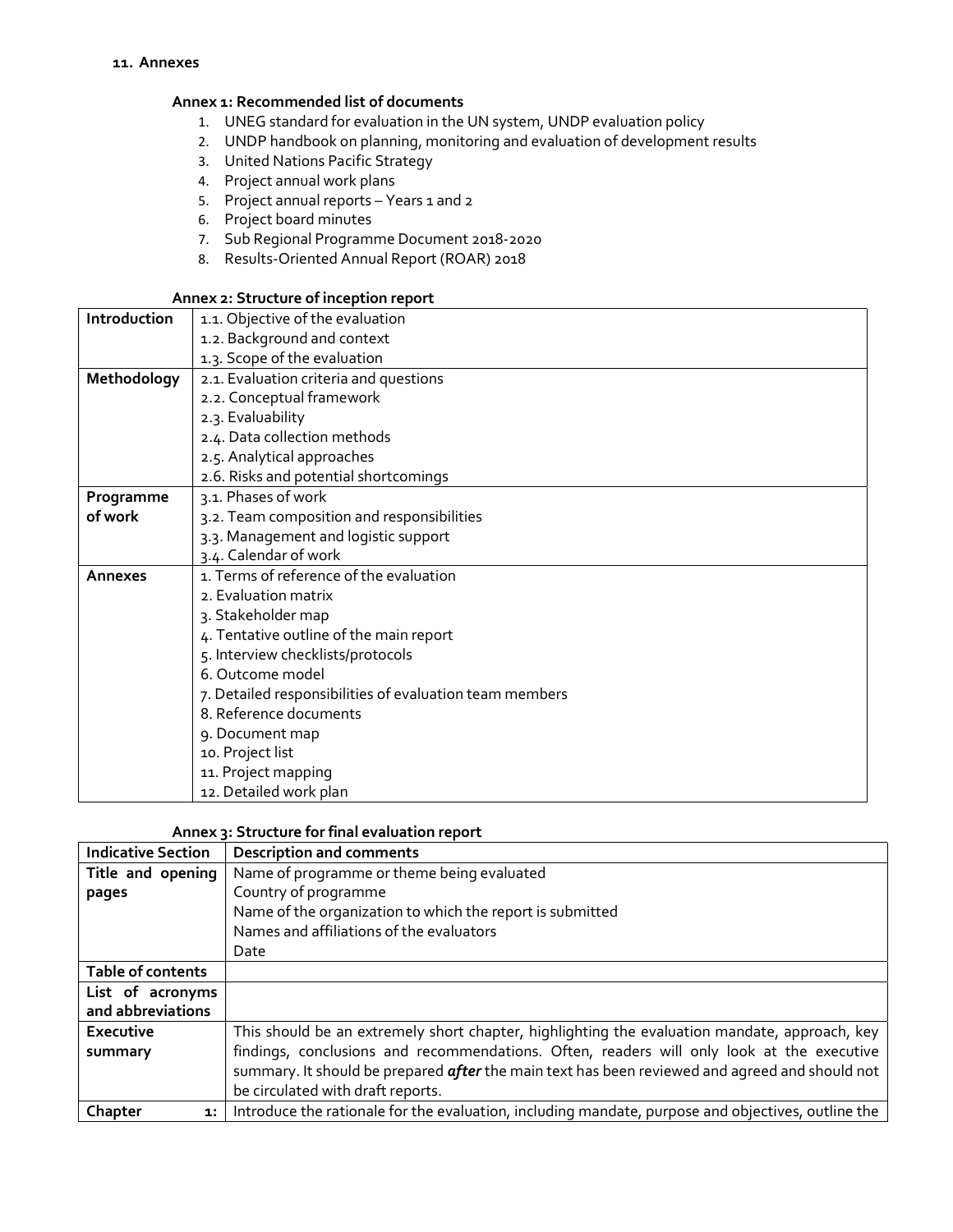| Introduction                        | main evaluation issues including the expected contribution at the outcome level, address<br>evaluability and describe the methodology to be used. Refer to the outcome model and                      |  |  |  |  |
|-------------------------------------|-------------------------------------------------------------------------------------------------------------------------------------------------------------------------------------------------------|--|--|--|--|
|                                     | evaluation matrix, to be attached as annexes.                                                                                                                                                         |  |  |  |  |
| Chapter<br>The<br>2:<br>Development | In addition to providing a general overview of historical trends and development challenges,<br>specifically address the development challenge in the rule of law sector. Explain how issues          |  |  |  |  |
| challenge                           | surrounding the promotion of access to justice is addressed by government, and how it is                                                                                                              |  |  |  |  |
|                                     | reflected in national policies and strategies. Also provide information on the activities of other                                                                                                    |  |  |  |  |
|                                     | development partners in the area.                                                                                                                                                                     |  |  |  |  |
| Chapter 3: UNDP                     | Against the background of Chapter 2, explain what the project has done in this area (purely                                                                                                           |  |  |  |  |
| response<br>and                     | descriptive, not analytical). Provide the overarching outcome model, specifying the results                                                                                                           |  |  |  |  |
| challenges                          | frameworks for the project, descriptions of the main project activities, especially if they are going                                                                                                 |  |  |  |  |
| Chapter                             | to be assessed later.<br>Against the background of Chapters 2-3, analyse findings without repeating information already                                                                               |  |  |  |  |
| 4:<br>Contribution<br>to            | provided. Also, minimize the need to mention additional factual information regarding projects                                                                                                        |  |  |  |  |
| results                             | and programmes (these should be described in Chapter 3). Focus on providing and analysing                                                                                                             |  |  |  |  |
|                                     | evidence relating to the evaluation criteria.                                                                                                                                                         |  |  |  |  |
|                                     |                                                                                                                                                                                                       |  |  |  |  |
|                                     | Preferably, structure the analysis on the basis of the main evaluation criteria:                                                                                                                      |  |  |  |  |
|                                     | Relevance (of UNDP's involvement and the project approach)                                                                                                                                            |  |  |  |  |
|                                     | Effectiveness (in contributing to the achievement of project outcomes, outputs).                                                                                                                      |  |  |  |  |
|                                     | Efficiency (in delivering outputs)<br>Sustainability (of the project outcomes, outputs)                                                                                                               |  |  |  |  |
|                                     | Gender considerations                                                                                                                                                                                 |  |  |  |  |
| $\bullet$                           | Social inclusion                                                                                                                                                                                      |  |  |  |  |
|                                     |                                                                                                                                                                                                       |  |  |  |  |
|                                     | In addressing the evaluation criteria, the narrative should respond to the corresponding questions                                                                                                    |  |  |  |  |
|                                     | identified in the evaluation matrix and provide a summary analysis of the findings. Partnerships                                                                                                      |  |  |  |  |
|                                     | play a key role in ensuring that primary stakeholders achieve outcomes. As such, all evaluation                                                                                                       |  |  |  |  |
|                                     | criteria should cover relevant aspects of partnership: i.e., how were they relevant; how effective<br>were they in contributing to the achievement of project outcomes, outputs; how efficiently were |  |  |  |  |
|                                     | they managed; and how sustainable are they?                                                                                                                                                           |  |  |  |  |
|                                     |                                                                                                                                                                                                       |  |  |  |  |
|                                     | Where appropriate, discuss cross-cutting themes separately using the main evaluation criteria.                                                                                                        |  |  |  |  |
|                                     | Do not allow the discussion to drift into conclusions and recommendations.                                                                                                                            |  |  |  |  |
| Chapter<br>5:                       | Conclusions are judgements based on evidence provided in Chapter 4. They are pitched at a                                                                                                             |  |  |  |  |
| <b>Conclusions</b><br>and           | higher level and are informed by an overall, comparative understanding of all relevant issues,                                                                                                        |  |  |  |  |
| Recommendations                     | options and opportunities.                                                                                                                                                                            |  |  |  |  |
|                                     |                                                                                                                                                                                                       |  |  |  |  |
|                                     | Do not provide new evidence or repeat evidence contained in earlier chapters.                                                                                                                         |  |  |  |  |
|                                     | Recommendations should be derived from the evidence contained in Chapter 4. They may also,                                                                                                            |  |  |  |  |
|                                     | but need not necessarily, relate to conclusions. In line with the nature of the evaluation, some                                                                                                      |  |  |  |  |
|                                     | recommendations may be more strategic in nature, while others may be more action-oriented.                                                                                                            |  |  |  |  |
|                                     | Recommendations should be important and succinct.                                                                                                                                                     |  |  |  |  |
|                                     | Please limit to 5-10.                                                                                                                                                                                 |  |  |  |  |
| Annexes<br>$\bullet$                |                                                                                                                                                                                                       |  |  |  |  |
| $\bullet$                           | ToR for the mid-term evaluation.                                                                                                                                                                      |  |  |  |  |
|                                     | List persons interviewed, sites visited.                                                                                                                                                              |  |  |  |  |
|                                     | List documents reviewed (reports, publications).                                                                                                                                                      |  |  |  |  |
|                                     | Data collection instruments (e.g. copies of questionnaires, surveys, etc.).<br>o Assessment of the progress by outcomes and outputs, in relevance to the nationally                                   |  |  |  |  |